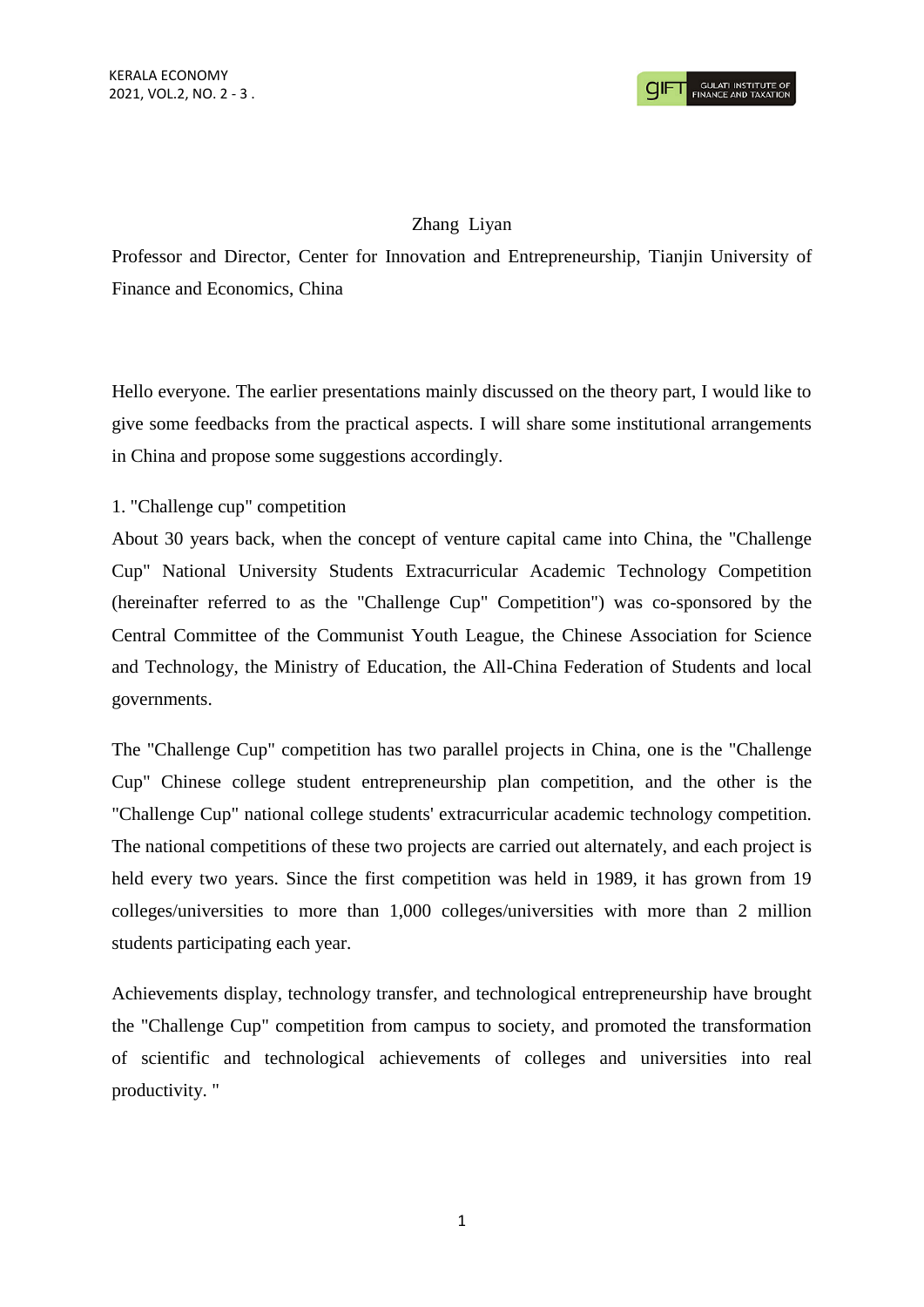KERALA ECONOMY

#### 2. "Internet+" innovation and entrepreneurship competition

With the widespread penetration of the Internet into all aspects of the Chinese economy and the emergence of the importance of innovation and entrepreneurship, the China "Internet +" College Student Innovation and Entrepreneurship Competition was launched in 2015. As of 2019, a total of 9.47 million college students and 2.3 million teams participated in the five competitions, and a large number of high-quality projects with high technological content, large market potential and good social benefits have emerged. According to the survey data of 528 projects that won the gold and silver awards in the previous four years, about half of the companies that established companies after the creative projects completed financing, and 19% of the projects completed financing of more than 50 million yuan; the annual income of practical projects in 2018. The proportion of more than 50 million yuan is 13%, and the annual revenue of the highest project exceeds 200 million yuan.Since 2019, the Internet+ Contest has evolved from a national competition to an international one. In 2020, college student teams from 100 plus countries participated in the competition.

The sixth competition (2020) hosts a series of competitions, which are for the university students, the vocational college students and high school students. The poverty alleviation competition is also organized. The competition mainly adopts the three-level competition system of school-level preliminary competition, provincial semi-finals, and national finals. School-level preliminary competitions are organized by each school, provincial semi-finals are organized by localities, and national finals are selected and recommended according to the quota determined by the competition organizing committee.

### 3. Innovation and entrepreneurship platform

In China, every university/college has a maker-space, and almost all the universities of science and engineering have science and technology parks. An university S&T park is more like a transitional entity between an incubator and a science and technology park, which is run by a company. In addition, all schools offer innovation and entrepreneurship courses in China.

### 4. Suggestions

Kerala is building a knowledge based economy. An innovative eco-system is critically important, so are the involvement of the university students, young people full of energy as they want to contribute to the society. The challenge both for the youth in China, India and